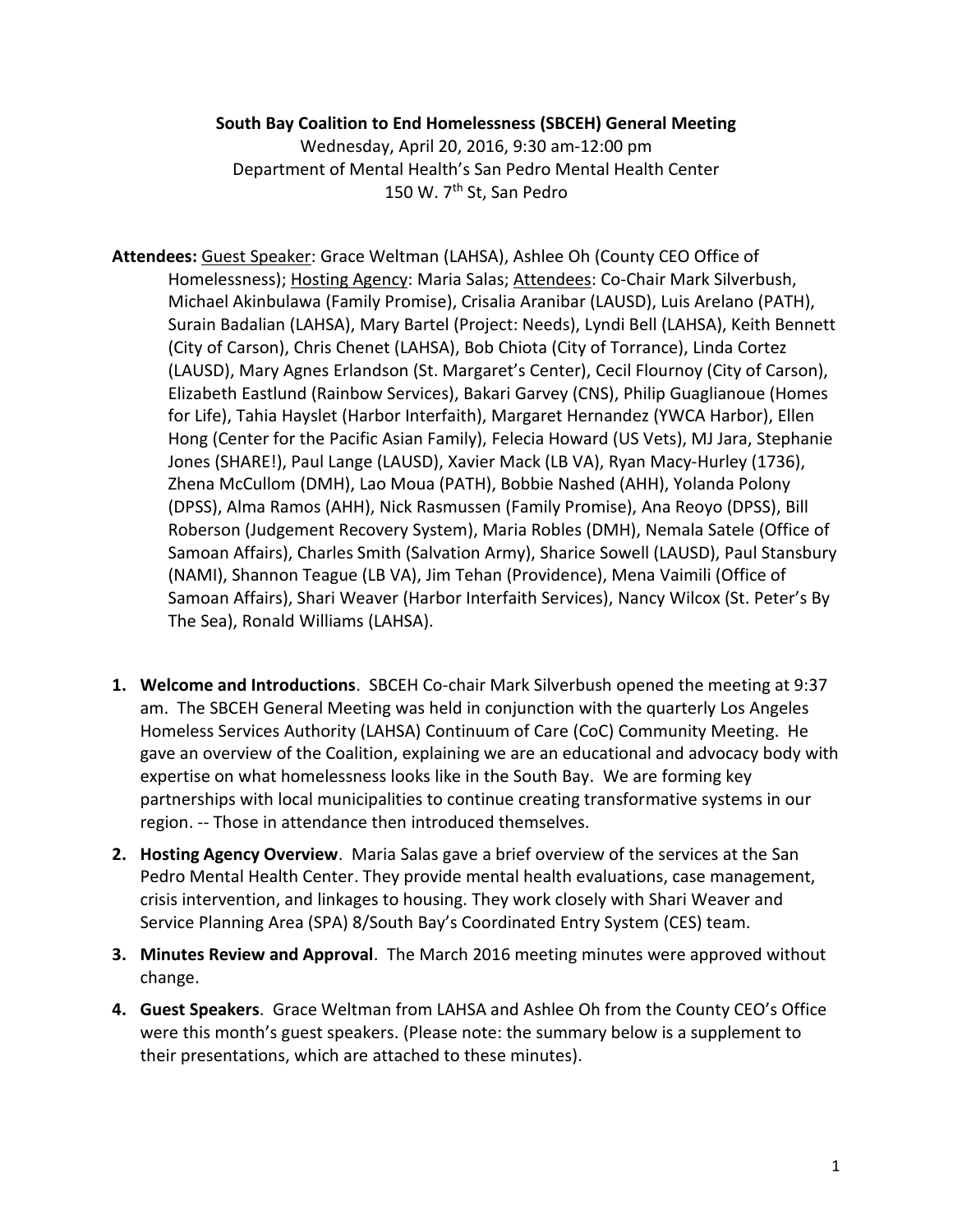## Grace Weltman's Presentation, Part 1

- a. Grace briefly reviewed the Los Angeles County and City's Homeless Strategies that have been identified for "Phase 1" implementation. For some of these strategies, LAHSA is the lead organization moving forward the implementation. A LAHSA staff person has been assigned to each strategy, including those where another department has that lead role.
- b. Los Angeles Mayor Garcetti recently released his budget, which has a large increase in homelessness spending.

## Ashlee Oh's Presentation

- a. Ashlee explained on August 17, 2015, the County of Los Angeles launched its historic opportunity to develop a comprehensive set of strategies addressing homelessness. It partnered with the City of Los Angeles, 25 County departments, several other local municipalities and community organizations, seizing on the political will that now prevailed across the County.
- b. The 47 strategies are looking at providing assistance to very vulnerable populations. Part of the preventative measures will look at people exiting institutions such as jails and hospitals. Increased income strategies will be examining creating employment opportunities and efficient SSI enrollment. Case management recognizes the need for supportive services and addressing the root causes of homelessness.
- c. The collaboration with all the partners will be sustained well into the future. Investing in proven strategies will examine how limited resources can be used wisely.
- d. The Phase 1 County Strategies are the ones deemed having the greatest impact in the shortest amount of time.
- e. In addition to the one-time commitment of \$100 million, the County is exploring ongoing funds to sustain these initiatives.
- f. The community is invited to sign up to be a part of these strategies as they are being implemented. There is a link on the County Homeless Initiative webpage where you can indicate your interest.

#### Homeless Initiative Discussions (lead by Grace and Ashlee)

- a. The City of Los Angeles has already committed \$10 million for rapid re-housing. This funding is flowing through CES.
- b. First responder training is being established by the Sheriff's Department. It will be developing a standardized curriculum by June  $30<sup>th</sup>$ . The City of Santa Monica's police department is a possible starting point for their work.
- c. CES is a critical element, with the City of Los Angeles last year adopting it as the coordinated system it will use.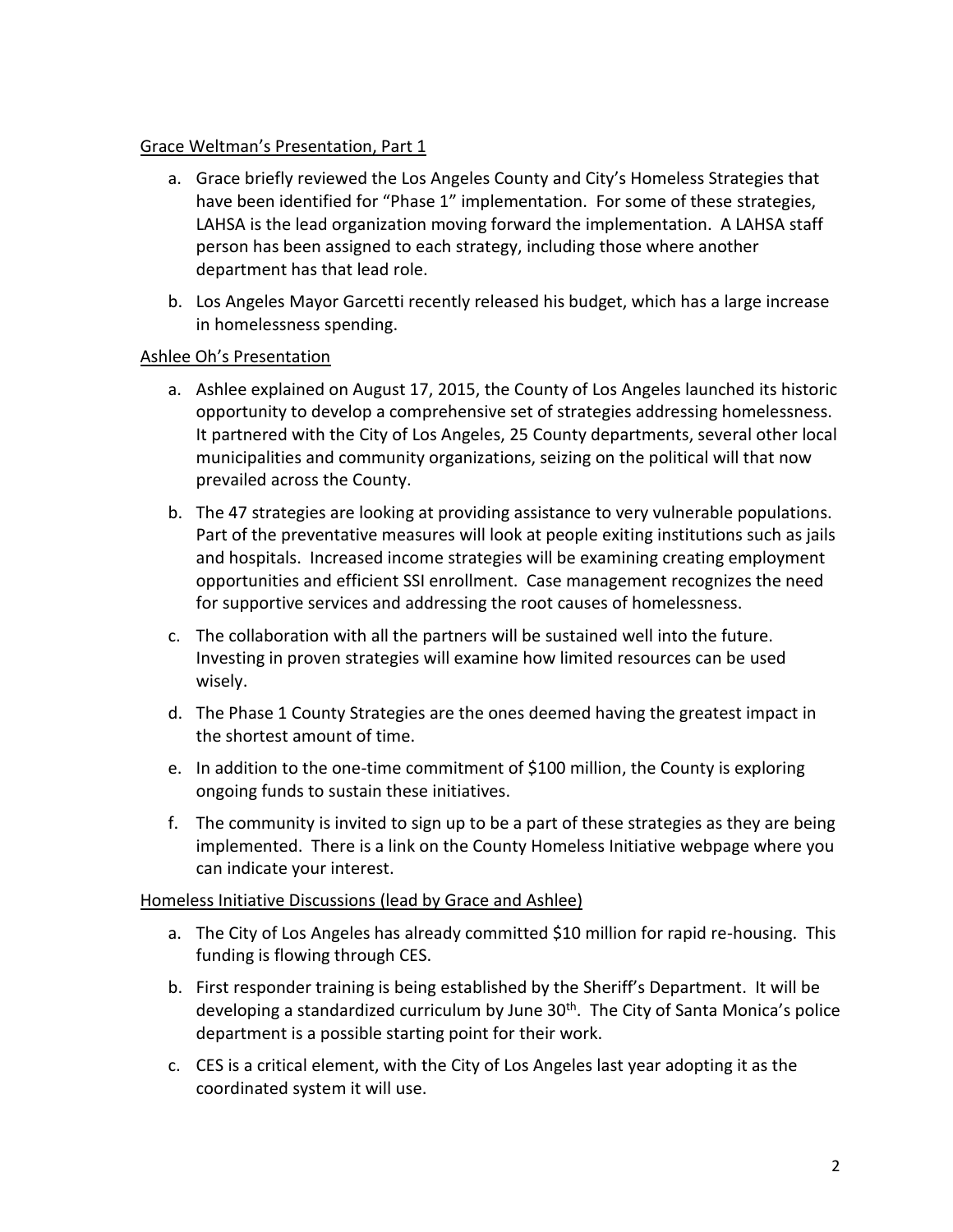- d. The "56.11" ordinance providing storage for those experiencing homelessness was discussed. Shelter Partnership has been contracted to provide guidance on this, but the local neighborhoods and communities need to be brought into these discussions.
- e. LAHSA will be developing performance metrics for some of the initiatives. Ashlee said the County's goal is to house 3,500 people and prevent an additional 2,000 from falling into homelessness by June 2017.
- f. LAHSA is restructuring staff to provide planning throughout each SPA, including to focus on underserved sub-regions.
- g. Ashlee will look into providing information on the SPA 8 specific activities being implemented, including where there are gaps in our area. Other ways to stay informed include checking the Homeless Initiative website, signing up for specific strategies, and examining the quarterly reports to the Board of Supervisors.
- h. Businesses can engage through their local chamber of commerce. Landlord engagement is also key to the success of these programs.
- i. Technical assistance will be provided to communities. This is being coordinated between LAHSA, CSH, Abt Associates, UWGLA, and Shelter Partnership. A survey will be sent to elicit feedback on specific topics to cover.
- j. The County welcomes the faith community to be a part of the homelessness solutions. A question was raised how faith organizations can apply for funding, and what suitable uses of their property might be.
- k. A question was raised on who was working with the Long Beach CoC, especially in terms of providing funding for the transitional housing projects affected by the LA CoC's "Reallocation," where their funding was terminated from the application to HUD's "SuperNOFA." LAHSA will take the lead on contacting this CoC.

# Grace Weltman's Presentation, Part 2

- a. The Fair Market Rent (FMR) proposed policy was reviewed, with LAHSA recommending Option "3" be selected. It determines the FMR at the time when a lease agreement is signed, which provides the highest possibility for HUD reimbursement. Community feedback is due to LAHSA this month. Shari mentioned both HACLA and HACoLA have raised the amount that they pay out on their rental subsidies.
- b. The 2016 Homeless Count results will be released in early May. Planning on next year's Count has already began.
- c. Surain Badalian reported on the upcoming HMIS platform RFP release. A meeting is being held to get community feedback on what capabilities service providers would like to see.
- d. LAHSA has new staff that are overseeing CES, HFSS, and Youth CES. There was a Hollywood pilot of the Youth CES. It will soon be scaled up to other regions.